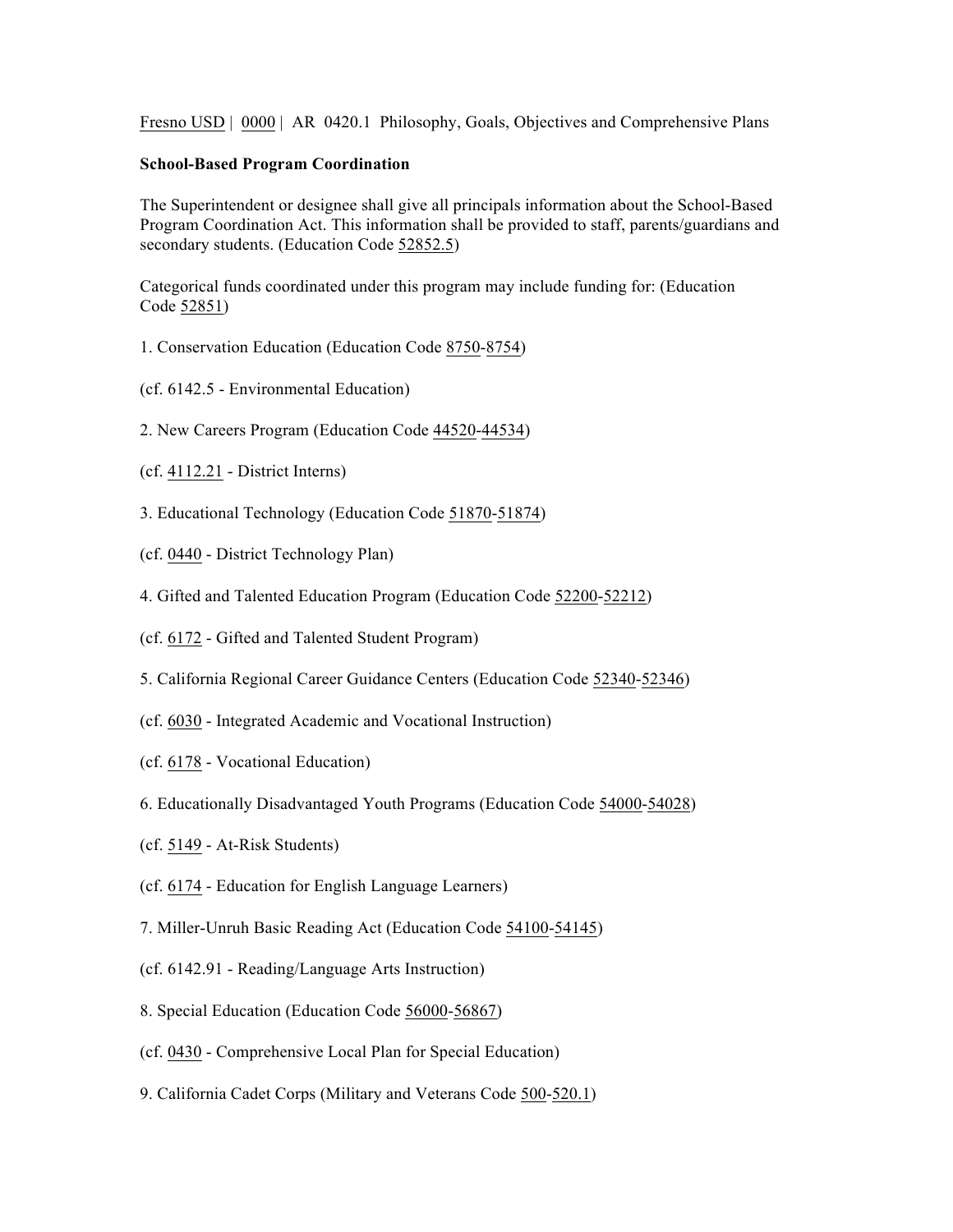Funds coordinated by this program shall be used to supplement, not supplant, existing state and local appropriations. (Education Code 52852.5)

Any school participating in school-based program coordination shall not be required to meet any state laws or regulations for any coordinated program listed above, except as specifically provided under the School-Based Program Coordination Act. (Education Code 52851)

Plan

The site council at participating schools shall develop a school plan which includes an explicit statement of what the school seeks to accomplish by the coordinated use of categorical funds. The school plan shall also address: (Education Code 52853)

(cf. 0420 - School Plans/Site Councils)

1. Curricula, instructional strategies and materials responsive to the individual needs and learning styles of each student

2. Instructional and auxiliary services which meet the special needs of non-English-speaking or limited-English-speaking students; educationally disadvantaged students; gifted and talented students; and students with exceptional needs

3. A staff development program for teachers, other school personnel, paraprofessionals and volunteers, including those participating in special programs, which may include:

a. The use of program guidelines developed by the State Superintendent of Public Instruction for specific learning disabilities, including dyslexia, and other related disorders

b. Strategies included in the guidelines and instructional materials that focus on successful approaches for working with students who have been prenatally exposed to substances as well as other at-risk students

(cf. 1240 - Volunteer Assistance)

(cf. 4131 - Staff Development)

4. Ongoing evaluation of the school's educational program

(cf. 0500 - Accountability)

(cf. 6190 - Evaluation of the Instructional Program)

5. The proposed expenditures of funds available to the school through this program, including but not limited to expenditures for salaries and staff benefits for persons providing services for those programs

6. Other activities and objectives established by the site council